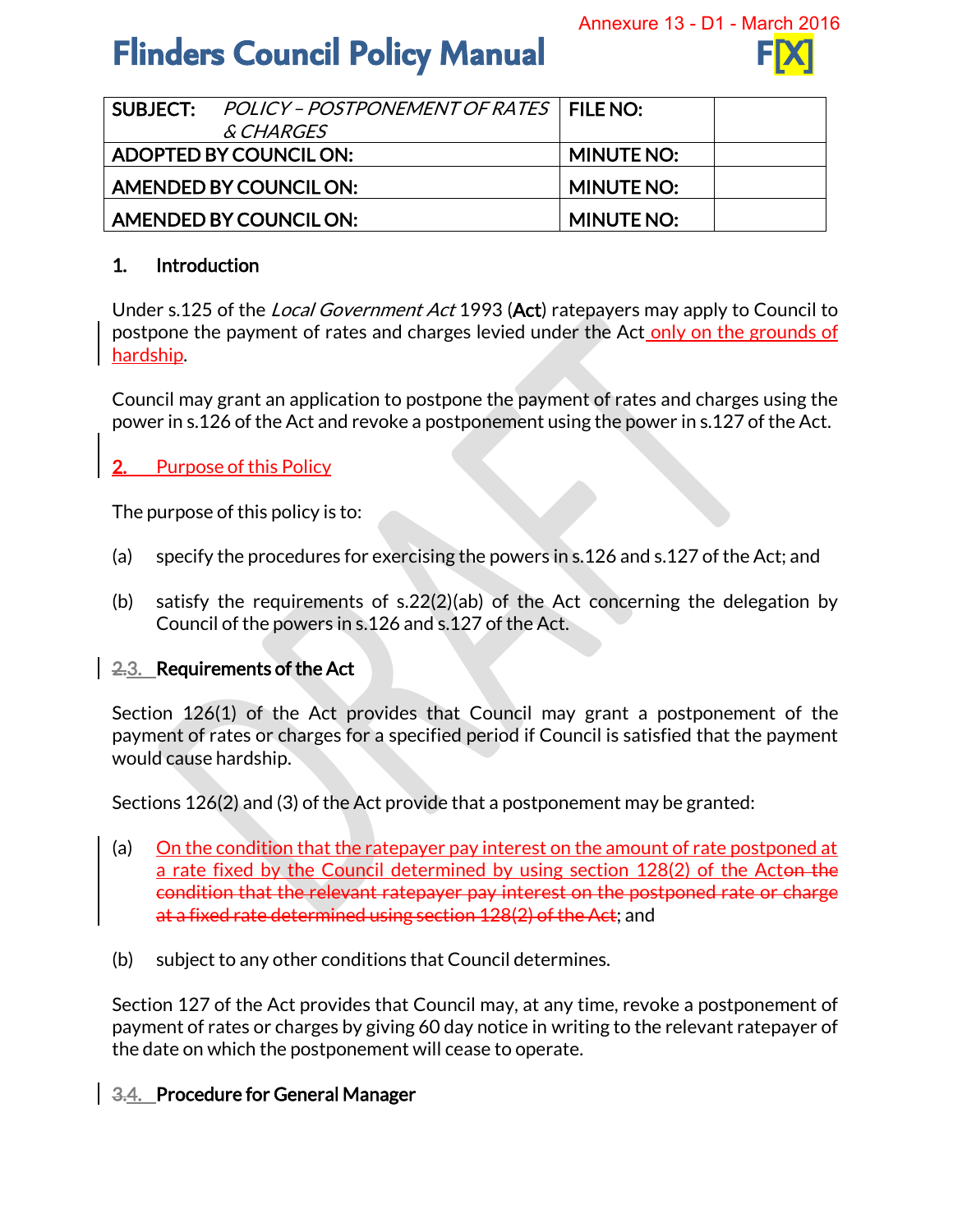# **Flinders Council Policy Manual**



#### (a) Applications for postponement

The General Manager acting under delegated authority may grant an application to postpone the payment of rates or charges subject to the following conditions:

- i. the General Manager must be satisfied that payment would cause hardship;
- ii. the total amount of rates or charges to be postponed does not exceed [i\$1500nsert amount];
- iii. the ratepayer has not been granted a postponement of any rates or charges under the Act in the 12 month period preceding the relevant application; and
- iv. the ratepayer is either:
	- A. not indebted to Council for any other amount of money; or
	- B. indebted to Council for any other amount(s) of money, however the total debt does not exceed *<del>[insert amount].*\$1500.</del>

Where the conditions set out above are met, the General Manager may grant a postponement on any condition they believe to be reasonable in all of the circumstances, including on the condition that the ratepayer pay interest on the postponed rate or charge at a fixed rate determined using section 128(2) of the Act.

(b) Revocation of postponement

The General Manager may revoke any postponement of payment of rates or charges that was granted by the General Manager by following the procedure set out in s.127(1) of the Act.

# 4.5. Referral to Council

Where the conditions set out in paragraph 3(a) of this Policy are not met the relevant application for postponement of payment of rates or charges must be referred to Council for determination.

Only Council may revoke a postponement of the payment of rates or charges that was granted by Council.

# Related Legislation, Regulations and Policies

• Local Government Act 1993, ss. 125, 126, 127 and 128.

# Responsibilities